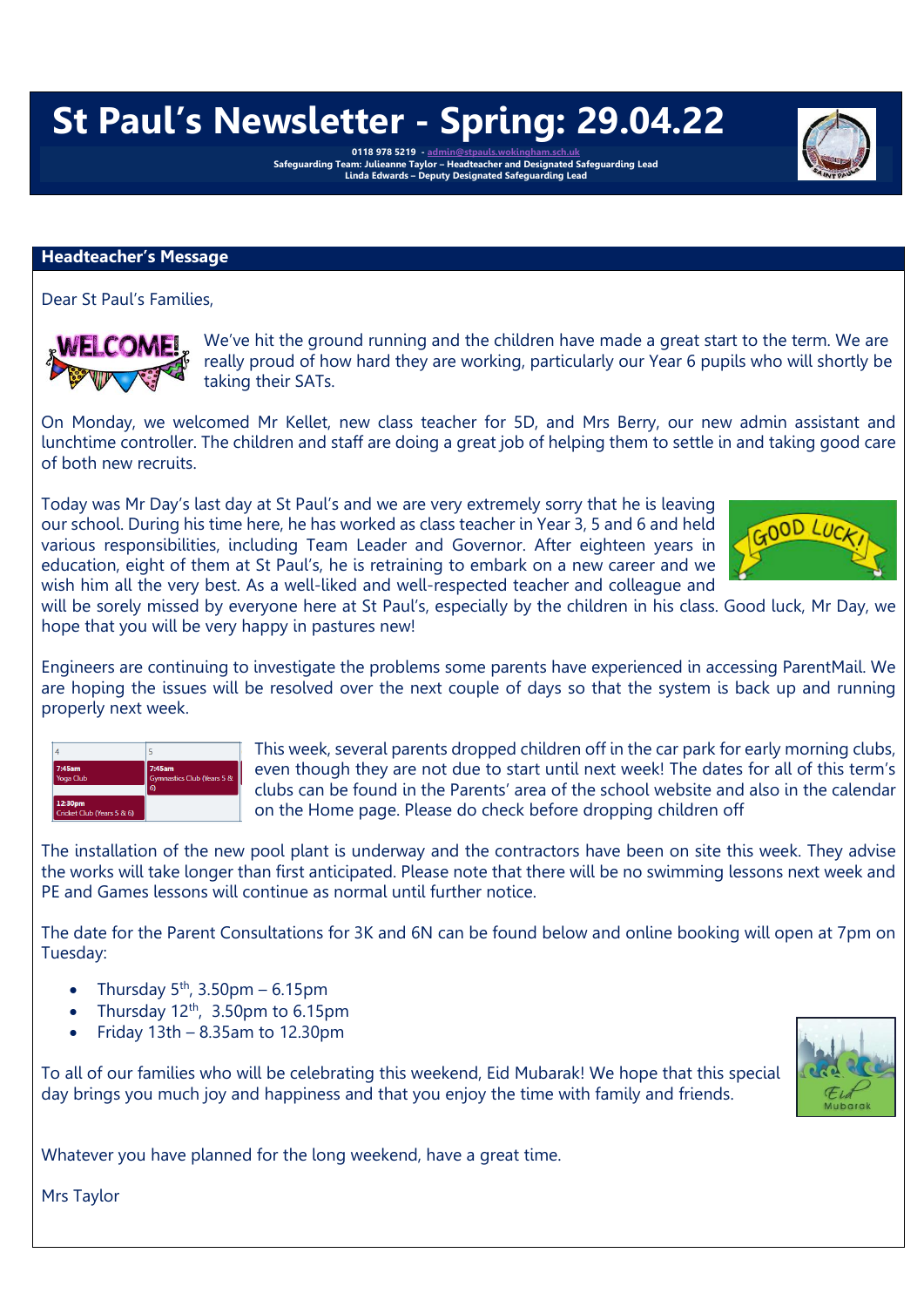## **Well done!**

On Saturday, Micah, Joel and their brother, Joshua, took part in the Reading Colour Run in support of First Days Charity. The course was 2.5km and Micah managed to complete it twice. As you can see, the boys had a great time, particularly the part where they got covered in paint! Well done boys – you look like you had good fun and all for a worthy cause!





Inspired by his DT Lesson on designing a pasta sauce, Wilbur cooked dinner for his whole family, recreating the dish he'd invented He was extremely proud of his efforts and his family enjoyed his cooking immensely!

Well done Wilbur and watch out MasterChef!

#### **Golden Certificates**

**Golden Certificates** 

Amelia, Aston & Akin (4R)

Samarth, Jessica & Olivia (4P)

Isabelle, Aurelia & Nimalan (4C)

**Jaiyen and Maggie (5D)** 

Aarav (6B)

Selma (6L)

#### **Happy Birthday**

Many happy returns to our pupils celebrating this week:

Aarush (6L), Ananya (6B), Erik (6B) and Esme (3B)



# **Road Closure – 16th May 2022**

We have been advised that on Monday 16th May, Oxford Road will be closed from 08:00 am 6:00pm. Please bear this in mind as it is likely that many of you will need to make alternative arrangements for dropping off and picking up from school that day.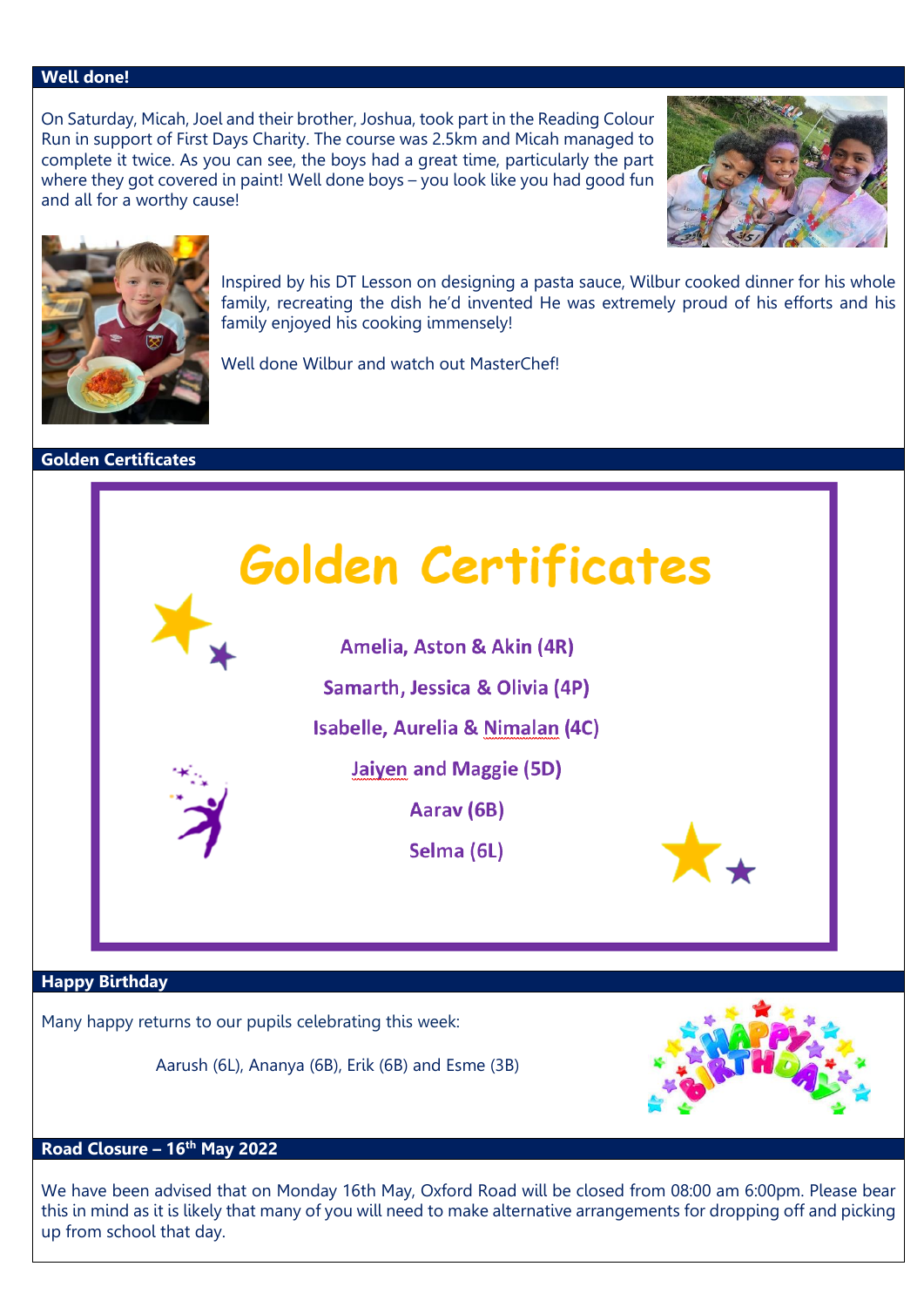#### **We can help**

If you are experiencing difficulties, we can help with gas/electricity vouchers, school uniform, shoes, PE Kits and school trips. Please get in touch on 0118 978 5219. All enquiries will be dealt with in the strictest confidence.



## **Forest School News**

We have enjoyed meeting our new groups this week. They introduced themselves through a tangled web game which used teamwork, communication, problem solving and determination to complete.

After a tour of the woodland, the children got their hands dirty while planting courgette, pumpkin, pea, sunflower and nasturtium seeds which, in time, will be added to our allotment plot.







Child-led activities have seen spectacular dens being built, a bake off in the Mud Kitchen and the start of some promising whittling projects – we can't wait to see what these groups are going to achieve over the term, they certainly got off to a flying start!



Mrs McBain & Mrs Gray

## **Join the PTA**

Being part of the PTA is a great opportunity to join hands with other parents and help in developing engaging activities for your child. Throughout the year, PTA team organise a number of interesting events for children and parents (school discos, Christmas fair, Summer BBQ fair, Bake sale etc). The funds raised through these events are put towards sponsoring further developments in the school (new astro turf, buying IT/playground equipment, supplement school funds for essential repairs etc).

If you are interested in joining the PTA or if you have already expressed and interest and have yet to get in touch, please contact us at [PTA@stpauls.wokingham.sch.uk.](mailto:PTA@stpauls.wokingham.sch.uk)

## **EnergyKidz**

Energy Kidz holidays clubs are the perfect solution to ensure your child enjoys a school holiday like no other as they invite your child to join them on an action-packed holiday programme full of fun and adventure this half term & Summer. With a brilliant mix of skills for sports, energising activities to get children moving, creative sessions that encourage children to express themselves and much more – ensure your child doesn't miss a moment by securing their place today. Delivered by their passionate teams of play experts that ensure each day of your child's holiday club experience is filled with opportunities to make memories like no other!